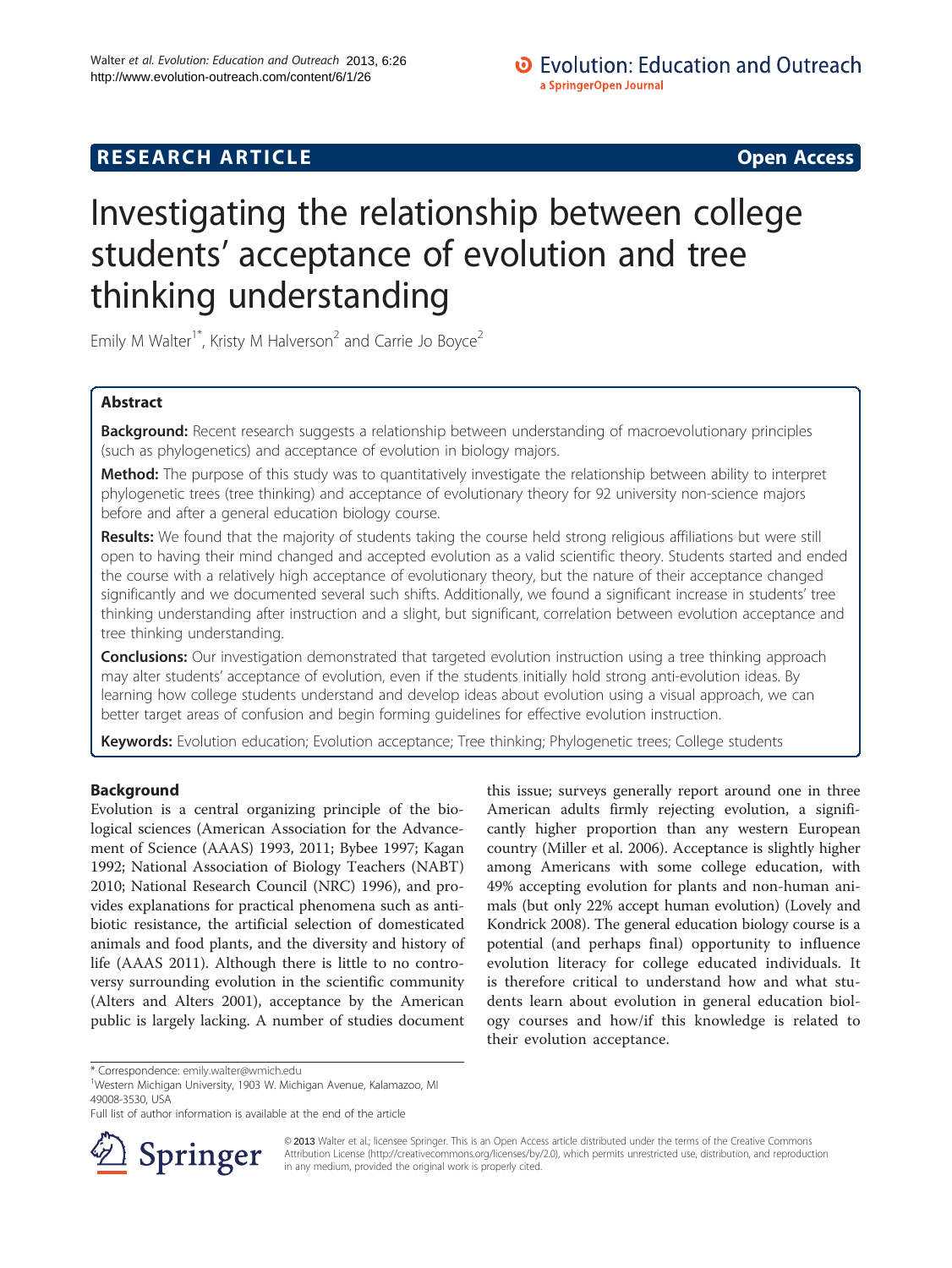#### Literature review

Several studies have hypothesized a link between knowledge and acceptance of evolution (for example, Anderson et al. [2002;](#page-6-0) Bishop and Anderson [1990;](#page-6-0) Demastes et al. [1995;](#page-6-0) Lord and Marino [1993](#page-6-0); Nehm and Schonfeld [2008](#page-6-0); Sinatra et al. [2003](#page-7-0); Butler [2009](#page-6-0)). The outcome of these studies has been consistent: there is little or no relationship between knowledge of natural selection and acceptance of evolution. Furthermore, instruction seems to be limited to improving only knowledge of natural selection and not evolution acceptance (Bishop and Anderson [1990](#page-6-0); Demastes et al. [1995;](#page-6-0) Jensen and Finley [1996;](#page-6-0) Asterhan and Schwarz [2007](#page-6-0); Stover and Mabry [2007\)](#page-7-0). A notable exception is Robbins and Roy ([2007\)](#page-7-0), who found significant changes in evolution acceptance instruction focused on evolution misconceptions and the evidence for evolution. However, psychometric tests to confirm the validity and reliability of the Robbins and Roy instruments were not published.

Although knowledge of natural selection has little influence on acceptance, knowledge of macroevolutionary content (deep time, speciation, common ancestry; Campbell and Reece [2005\)](#page-6-0) may influence evolution acceptance (Nadelson and Southerland [2010a\)](#page-6-0). Nadelson and Southerland document that evolution acceptance is correlated with knowledge of macroevolution (r[741]= 0.47, P <0.01) for biology majors (Nadelson and Southerland [2010b](#page-6-0)). Furthermore, knowledge of macroevolution (t[146]=2.77,  $P$  <0.01) and evolution acceptance  $(t[146] = 3.38)$  significantly increase after a one-semester course, documenting a need to further investigate the impact of macroevolution coursework on student outcomes.

Our study examines students' knowledge of phylogenetics, a key subcomponent of macroevolution (Catley [2006](#page-6-0); Nadelson and Southerland [2010a](#page-6-0)), that is often taught using phylogenetic (evolutionary) trees. Several authors have called for inclusion of phylogenetic trees in biology instruction (for example, Baum et al. [2005](#page-6-0); Meir et al. [2007;](#page-6-0) Novick and Catley [2007](#page-7-0)). Unfortunately, trees are difficult for students as they have substantial visual conventions that are not particularly intuitive for novice readers (Halverson et al. [2011](#page-6-0)) (for example, Halverson et al. [2011;](#page-6-0) Gregory [2008;](#page-6-0) Naegle [2009](#page-6-0); Perry et al. [2008\)](#page-7-0). Poor content understanding, along with the non-intuitive nature of trees, can lead to students misinterpreting branching structures (Gregory [2008](#page-6-0); Halverson [2011](#page-6-0); Halverson et al. [2011](#page-6-0); Novick and Catley [2012\)](#page-7-0). These difficulties only add to the challenge of changing students' ideas about evolution (for example, Bishop and Anderson [1990;](#page-6-0) Demastes et al. [1995;](#page-6-0) Nehm and Reilly [2007\)](#page-6-0). Considering these challenges and the correlational findings of Nadelson and Southerland ([2010b\)](#page-6-0), we approached this study with the goal of investigating students' knowledge of phylogenetic trees

(hereafter referred to as tree thinking) and evolution acceptance before and after a general education biology course.

#### Research questions

The purpose of this study was to investigate the role of a general education biology course taught with a tree thinking approach on non-science majors' tree thinking understanding and acceptance of evolution. Specifically, we sought to address three questions: (1) What are students' views of evolution acceptance before and after the course?; (2) What are students' understandings of tree thinking before and after the course?; and (3) What is the relationship between evolution acceptance and understanding of tree thinking before and after the course?

#### **Methods**

Participants included 92 students enrolled in a general education biology course for non-science majors at a university in the southern United States. Only individuals who provided consent to participate in the study and completed all assessments were included in the study. We purposefully selected the general education biology classroom based on the instructor's background in both evolutionary biology and science education. She had five years of experience teaching evolutionary content with a tree thinking focus, including developing and using instructional interventions to target commonly held tree thinking misconceptions (Halverson [2010](#page-6-0)).

#### Instructional approach of the course

The 15-week course was divided into four units: Unit One, Nature of Science; Unit Two, Environment; Unit Three, Genetics; Unit Four, Evolution. The first three units were taught with a foundation in evolution, in an effort to help students be less resistant to the content presented in the evolution unit. The evolution unit (Unit Four) was five lectures in duration (each 75 minutes), and synthesized content from the three previous units. The instructional approach to this unit was unique in that the instructor used a tree thinking approach to present the material. A tree thinking approach is the process of frequently using phylogenetic tree images to help students understand the content (Baum and Smith [2012](#page-6-0)).

#### Data collection

We measured student pre/post acceptance of evolution and understanding of tree thinking with two tools: the Measure of Acceptance of the Theory of Evolution (MATE; Rutledge and Warden [1999\)](#page-7-0) and the Tree Thinking Concept Inventory (TTCI; Naegle [2009\)](#page-6-0). The MATE is a 20-item, 5-point Likert scale instrument that measures students' acceptance of evolution (20 (reject) -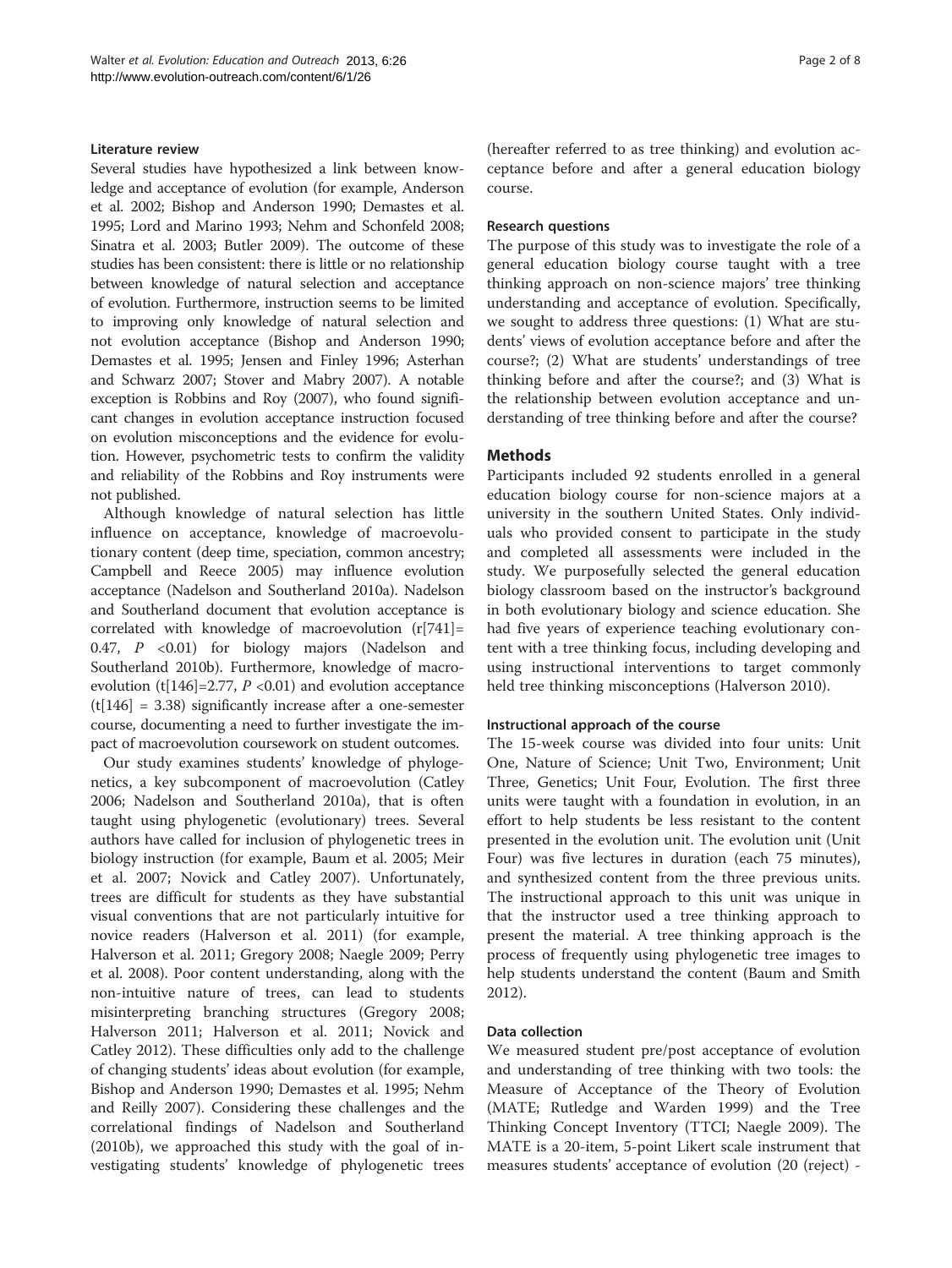100 (accept)). The TTCI is a 26-item multiple choice instrument that measures students' understanding of phylogenetic trees. Both instruments are considered valid and reliable for use with undergraduate nonscience majors (Naegle [2009](#page-6-0); Rutledge and Sadler [2007](#page-7-0)). In addition to the TTCI and MATE, we included an additional set of questions to qualify students' nature of evolution acceptance (NOA), identify demographics, document previous instruction on evolution and phylogenetic trees, and test confidence in responses. These questions are provided in Additional file [1:](#page-5-0) Appendix B.

The MATE instrument was used in its original form. We elected to modify the TTCI after analysis by two content experts. Nine scientifically inaccurate questions were eliminated, resulting in a modified TTCI with 17 multiple choice questions (Additional file [1:](#page-5-0) Appendix A). We also revised answer formats for TTCI questions that did not force a single correct response, that is, options that allowed for more than one correct answer (for example, 'more than one of the above'). Multiple correct answers did not function well for test administration over an electronic course management system. After revision, the modified version of the TTCI instrument was approved by Naegle and confirmed to have good reliability (α = 0.707).

# Analysis

We scored pre-/post-test student responses on the MATE and TTCI. Student responses on the MATE were scored in accordance to the Likert scale provided in the initial publication (Rutledge and Warden [1999\)](#page-7-0). On the TTCI, students received 1 point for each answer that was the most scientifically accurate. After scoring student responses, the data were placed in SPSS 19.0 for quantitative analyses.

We first ran a line item analysis to look for trends in student responses and to identify item discrimination power as evidence for purposeful answer selections. We subsequently ran a paired-sample  $t$ -test to identify if there were significant differences in responses pre/post instruction on each assessment. Third, we ran a crosstabs analysis to determine the chi-squared valued related to students' confidence in their responses. We also ran Pearson's correlations among students' acceptance of evolution, the nature of their acceptance, and their tree thinking scores. Effect sizes were also calculated for the pre- and post-test scores to provide an additional meaningful measure.

# Results

# Students' acceptance of evolution

We hypothesized that there would be a low level of acceptance of evolution prior to the course (that is, below 60 on the scale of 20 (reject) to 100 (accept)), since the

course was held in the 'Bible Belt' of the American south and the majority of students claimed to hold strong religious beliefs. However, we found that the majority of students had above average acceptance of evolution (per classifications of Rutledge [1996](#page-7-0)). Student acceptance was above neutral, at 64.9±13.9 before the course and remained so after the course (65.9±13.9) (see Table [1\)](#page-3-0). There was no statistical significance in the 1-point increase between the pre- and post-course MATE scores. Upon analysis of specific questions to related to acceptance (NOA), we found that the majority of students (72%) held a theistic view of evolution (for example, 'I believe evolution happened, but I also believe God created all life on Earth') throughout the course.

Students had a significant shift  $(t(91) = 2.427, P=0.017)$ in the overall nature of their acceptance (NOA) from the beginning of the course (Pre-NOA) to after the course (Post-NOA) on particular questions. For example, 9% of students held the belief that 'evolution does not happen as scientists claim' and did not expect to have their mind changed. However, by the end of the course, this response dropped to 3% with only one individual selecting the same response on both assessments.

Students also shifted ideas about common ancestry to be more in line with scientific understanding (30% preinstruction to 42% selecting the scientifically accurate response post-instruction). Before the class, 38% did not think there was a common ancestor between humans and apes. By the end of the course, the majority of students (70%) thought that evolution provided evidence of a common ancestor connecting human and ape lineages. Furthermore, 48% of all students understood that that this shared ancestor was neither human nor ape, and no students claimed that evolution provided evidence that humans evolved from apes.

#### Students' tree thinking

There was a statistically significant increase  $(t(91) = 2.254$ ,  $P=0.027$ ) in tree thinking scores (maximum score of 17) between the pre-TTCI and post-TTCI (Table [1\)](#page-3-0). Item discrimination power ranged from −0.174 to 0.065 on the pre-TTCI. This result indicated high level of students randomly choosing (guessing) their responses. After the course, item discrimination power ranged from 0.130 to 0.370 on the post-TTCI. Students also self-reported that they gained confidence in answering questions regarding phylogenetics after instruction ( $\chi^2(4)$  = 24.87, P< 0.001). Thus, we conclude that students relied less upon guessing at the end of the course when answering tree thinking questions.

# Relationship between acceptance of evolution and tree thinking

We searched for a relationship between students' pre-/ post-MATE and pre-/post-TTCI scores. We found a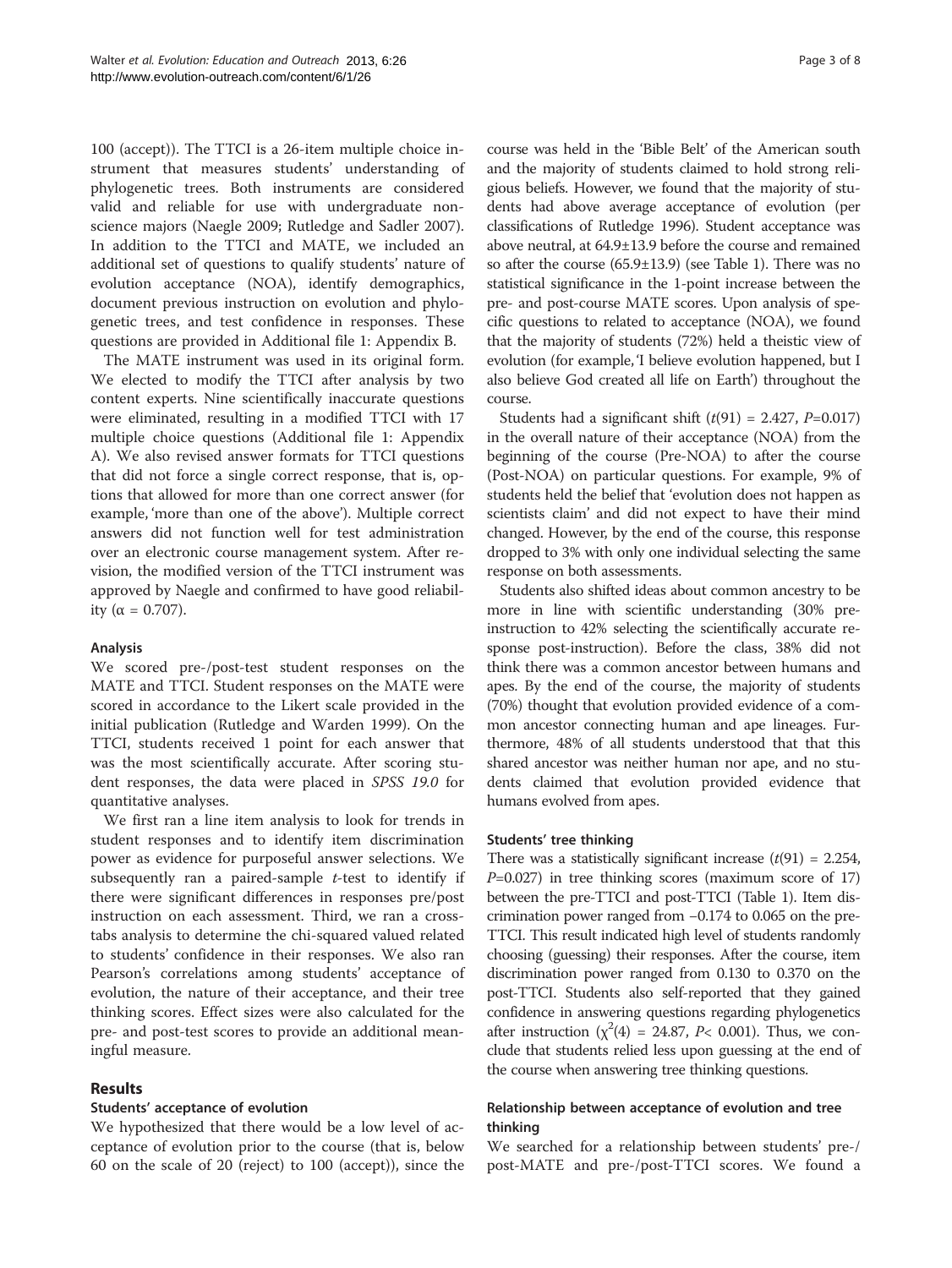<span id="page-3-0"></span>

|  |  | Table 1 Student scores pre- and post-instruction in a general education biology course with focus on tree thinking |  |  |  |
|--|--|--------------------------------------------------------------------------------------------------------------------|--|--|--|
|--|--|--------------------------------------------------------------------------------------------------------------------|--|--|--|

|   | Pair      | Mean  | n  | <b>SD</b> | <b>SEM</b> | df |       | Sig (2-tailed)       | Cohen's d | Effect size r |
|---|-----------|-------|----|-----------|------------|----|-------|----------------------|-----------|---------------|
|   | Pre-MATF  | 64.93 | 92 | 13.817    | .441       | 91 | 0.978 | 0.331                | 0.074     | 0.037         |
|   | Post-MATE | 65.90 | 92 | 12.354    | 1.288      |    |       |                      |           |               |
| 2 | Pre-TTCI  | 5.46  | 92 | 2.959     | 0.309      | 91 | 2.254 | $0.027$ <sup>a</sup> | 0.294     | 0.145         |
|   | Post-TTCI | 6.37  | 92 | 3.240     | 0.338      |    |       |                      |           |               |
| 3 | Pre-NOA   | .40   | 92 | . 130     | 0.118      | 91 | 2.427 | $0.017$ <sup>a</sup> | 0.365     | 0.179         |
|   | Post-NOA  | .84   | 92 | .278      | 0.133      |    |       |                      |           |               |

<sup>a</sup>Significance at <0.05.

MATE: Measure of Acceptance of the Theory of Evolution (Rutledge and Sadler, 1999); NOA: questions related to the Nature of Acceptance of evolution as developed by authors; SD: Standard deviation; SEM: Standard error of the mean; TTCI: Tree thinking Concept Inventory (Naegle [2009\)](#page-6-0).

significant, high correlation effect  $(r=0.74)$  between the pre-MATE and post-MATE  $(P \le 0.01)$ . We also found low correlation effects (significance at  $P \le 0.05$ ) for the following relationships (Table 2): pre-TTCI and post-TTCI  $(r=0.21)$ ; pre-TTCI and pre-MATE  $(r=0.21)$ ; pre-TTCI and post-MATE (r=0.26); post-TTCI and post-MATE  $(r=0.22)$ . When we tested for correlations with the additional questions addressing the nature of students' acceptance pre-NOA and post-NOA, student NOA responses were correlated with their pre-MATE  $(r=0.30, P < 0.01)$ and post-MATE scores  $(r=0.24, P>0.05)$ .

# Discussion

Student acceptance of evolution is most often considered a product of an individual's views of science and religion.

Although students from this study were from the American south, in a state where 58% of the population considers themselves 'very religious' (Newport [2013\)](#page-6-0), most were open to being convinced that evolution was valid in spite of initially rejecting evolution (NOA Question 2, Response B). This is contrary to what some studies suggest about the stability of evolution acceptance among religious individuals (Demastes et al. [1995](#page-6-0); Downie and Barron [2000;](#page-6-0) Lawson and Worsnop [1992](#page-6-0); Woods and Scharmann [2001](#page-7-0)). Furthermore, the subset of the students who did not expect for their views to change still made shifts toward evolution acceptance. These individuals became both more likely to accept that evolution occurs as scientists claim and more likely to agree that humans and chimpanzees share a common ancestor.

Table 2 Correlations among student responses on data collection instruments

|           |             | Pre-TTCI          | Post-TTCI         | Pre-NOA           | Post-NOA     | Pre-MATE    | Post-MATE |
|-----------|-------------|-------------------|-------------------|-------------------|--------------|-------------|-----------|
| Pre-TTCI  | Correlation | $\mathbf{1}$      |                   |                   |              |             |           |
|           | Sig         |                   |                   |                   |              |             |           |
|           | $\mathbb N$ | 92                |                   |                   |              |             |           |
| Post-TTCI | Correlation | $0.22^{\text{a}}$ | 1                 |                   |              |             |           |
|           | Sig         | 0.04              |                   |                   |              |             |           |
|           | $\hbox{N}$  | 92                | 92                |                   |              |             |           |
| Pre-NOA   | Correlation | 0.08              | $-0.04$           | $\mathbf{1}$      |              |             |           |
|           | Sig         | 0.45              | 0.72              |                   |              |             |           |
|           | $\hbox{N}$  | 92                | 92                | 92                |              |             |           |
| Post-NOA  | Correlation | 0.08              | 0.16              | $-0.02$           | $\mathbf{1}$ |             |           |
|           | Sig         | 0.46              | 0.14              | 0.89              |              |             |           |
|           | $\mathbb N$ | 92                | 92                | 92                | 92           |             |           |
| Pre-MATE  | Correlation | 0.21 <sup>a</sup> | 0.03              | 0.30 <sup>b</sup> | 0.15         |             |           |
|           | Sig         | 0.05              | 0.81              | $\mathbf{O}$      | 0.17         |             |           |
|           | $\hbox{N}$  | 92                | 92                | 92                | 92           | 92          |           |
| Post-MATE | Correlation | 0.26 <sup>a</sup> | $0.22^{\text{a}}$ | $0.24^{\rm a}$    | 0.11         | $0.74^{b}$  | 1         |
|           | Sig         | 0.01              | 0.04              | 0.02              | 0.30         | $\mathbf 0$ |           |
|           | $\mathbb N$ | 92                | 92                | 92                | 92           | 92          | 92        |

<sup>a</sup>Significance at <0.01 level (2-tailed).

<sup>b</sup>Significance at <0.05 level (2-tailed).

MATE: Measure of Acceptance of the Theory of Evolution (Rutledge and Warden, [1999\)](#page-7-0); NOA: questions related to the Nature of Acceptance of evolution as developed by authors; TTCI: Tree Thinking Concept Inventory (Naegle [2009\)](#page-6-0).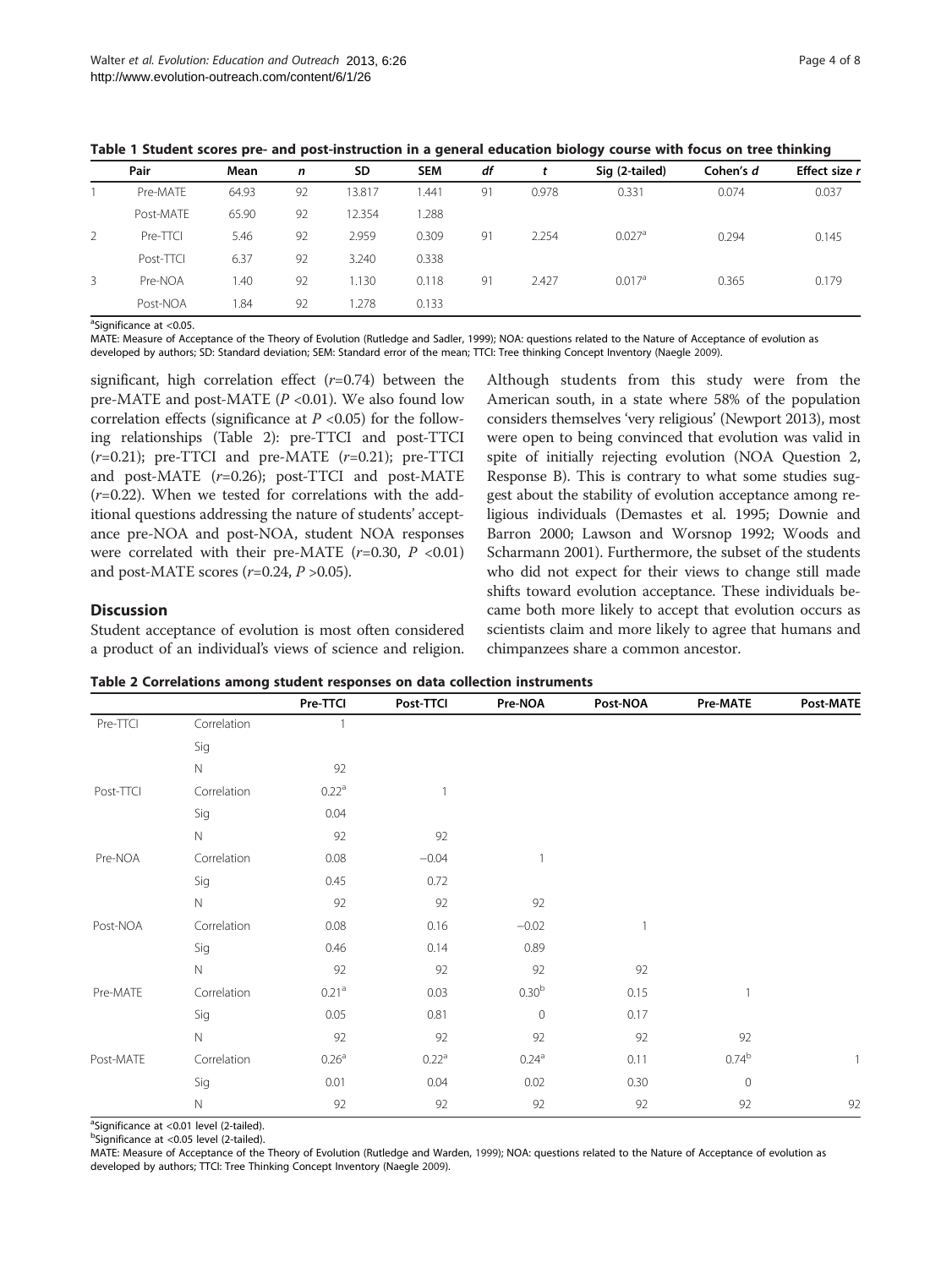#### Shifts in the nature of acceptance

The shift in the nature of student attitudes about evolution is promising. Some authors note that rejection of evolution can serve as a barrier to developing knowledge about it (Coburn [1994](#page-6-0); Coburn Scharmann [1990\)](#page-7-0). Other research has shown that rejection of evolution does not affect the ability to learn about natural selection (Bishop and Anderson [1990;](#page-6-0) Demastes et al. [1995;](#page-6-0) Sinatra et al. [2003](#page-7-0)). Our research supports this latter group of research. Although significant changes in evolution acceptance were not seen between pre- and post-MATE scores, our study documents students overcoming common misconceptions about common ancestry. For example, students were far more likely (7 out of 10) than the average American citizen (approximately 4 out of 10; Newport [2009](#page-6-0); Scott [1997](#page-7-0)) to claim that there was a common ancestor connecting humans and higher apes.

#### Factors influencing acceptance

There was no significant gain in students' overall evolution acceptance and a low correlation between students' tree thinking understanding and acceptance of evolution. There are several possible reasons for disparaging statistics, including a possible ceiling effect, the nature of conceptual change, psychological factors related to evolution acceptance, or the nature of the TTCI instrument.

One of the reasons we did not see a significant shift in the overall acceptance of the students (as measured by the MATE) may be due to a ceiling effect. Students could have been hesitant to select statements with extreme adjectives (strongly agree/disagree) on the Likert scale (Pollack et al. [1990\)](#page-7-0), creating a ceiling effect by decreasing the number of individuals with high MATE scores.

The lack of change in evolution acceptance scores may also be due to the nature of conceptual change. Conceptual change takes a long time, perhaps years, depending on the concept (Sadler [1998\)](#page-7-0). Furthermore, complete conceptual change is unlikely, as most students do not completely 'replace' old ideas with scientific ones (Dole and Sinatra [1998;](#page-6-0) Ingram and Nelson [2006\)](#page-6-0).

Another reason for our modest results could be psychological factors related to evolution acceptance. These factors include cognitive biases (Evans [2000, 2008;](#page-6-0) Gelman [2003;](#page-6-0) Medin and Atran [2004](#page-6-0); Wellman and Gelman [1998](#page-7-0)), intellectual development barriers (Lawson et al. [2000](#page-6-0)), dispositional and motivational barriers (Brem et al. [2003;](#page-6-0) Sinatra et al. [2003](#page-7-0)), epistemological beliefs (Vosniadou and Brewer [1992\)](#page-7-0), and religious beliefs (Almquist and Cronin [1988](#page-6-0); Hokayem and BouJaoude [2008;](#page-6-0) Sinclair et al. [1997](#page-7-0)). The purpose of this study was not to investigate these factors; rather, we acknowledge their likely influence on this population and note that these factors likely contributed more to

the variance of students' acceptance of evolution than their tree thinking understanding.

#### Hypothesizing the influence of instruction

As we do not have student interview data, we cannot claim that the changes in evolutionary acceptance documented in the study are a product of instruction. However, literature suggests that the some of the strategies used in the course can produce conceptual change in students. These include strategies that specifically address misconceptions (Abraham et al. [2009](#page-6-0); Bishop and Anderson [1990;](#page-6-0) Demastes et al. [1996](#page-6-0)), active learning strategies (Abraham et al. [2009;](#page-6-0) Nehm and Reilly [2007](#page-6-0)), and nature of science instruction (Butler [2009;](#page-6-0) Southerland & Sinatra [2003\)](#page-7-0).

#### Myth busting

One of the misconception-targeted strategies in the course was a 'Myth Busters' session during Units One (Nature of Science) and Four (Evolution). The myth busting sessions presented students with the opportunity to work through known misconceptions about the nature of science, evolution, and phylogenetic trees. This may have been similar to the focus on evolution misconceptions described by Robbins and Roy ([2007](#page-7-0)), who also documented shifts in evolution acceptance with instruction. Our approach was unique in that multiple units of the course were taught with evolution as a foundation, and students may have been less resistant to evolution instruction because of this.

#### Active learning through a pipe cleaner activity

Another strategy which may have influenced students' learning was the use of a pipe cleaner manipulative model during Unit Four. This is a direct form of tree thinking instruction as students are actively manipulating colored pipe cleaners as phylogenetic trees; each pipe cleaner represents a different lineage, tied together at nodes and at the root to represent common ancestry. Active learning strategies such as these can help students with the difficult visual conventions of trees and therefore assist them in overcoming misconceptions about evolutionary relatedness among taxa (see Halverson [2010](#page-6-0) for information about this pedagogical approach).

#### Nature of science instruction

A better understanding of nature of science allows students to remove themselves from dualistic (right/ wrong) thinking about religion and science to more carefully consider multiple explanations (Southerland and Sinatra [2003\)](#page-7-0). Additionally, teaching nature of science the content is positively correlated with knowledge of natural selection (Butler [2009\)](#page-6-0). Subsequently, the nature of science unit (Unit One) may have had an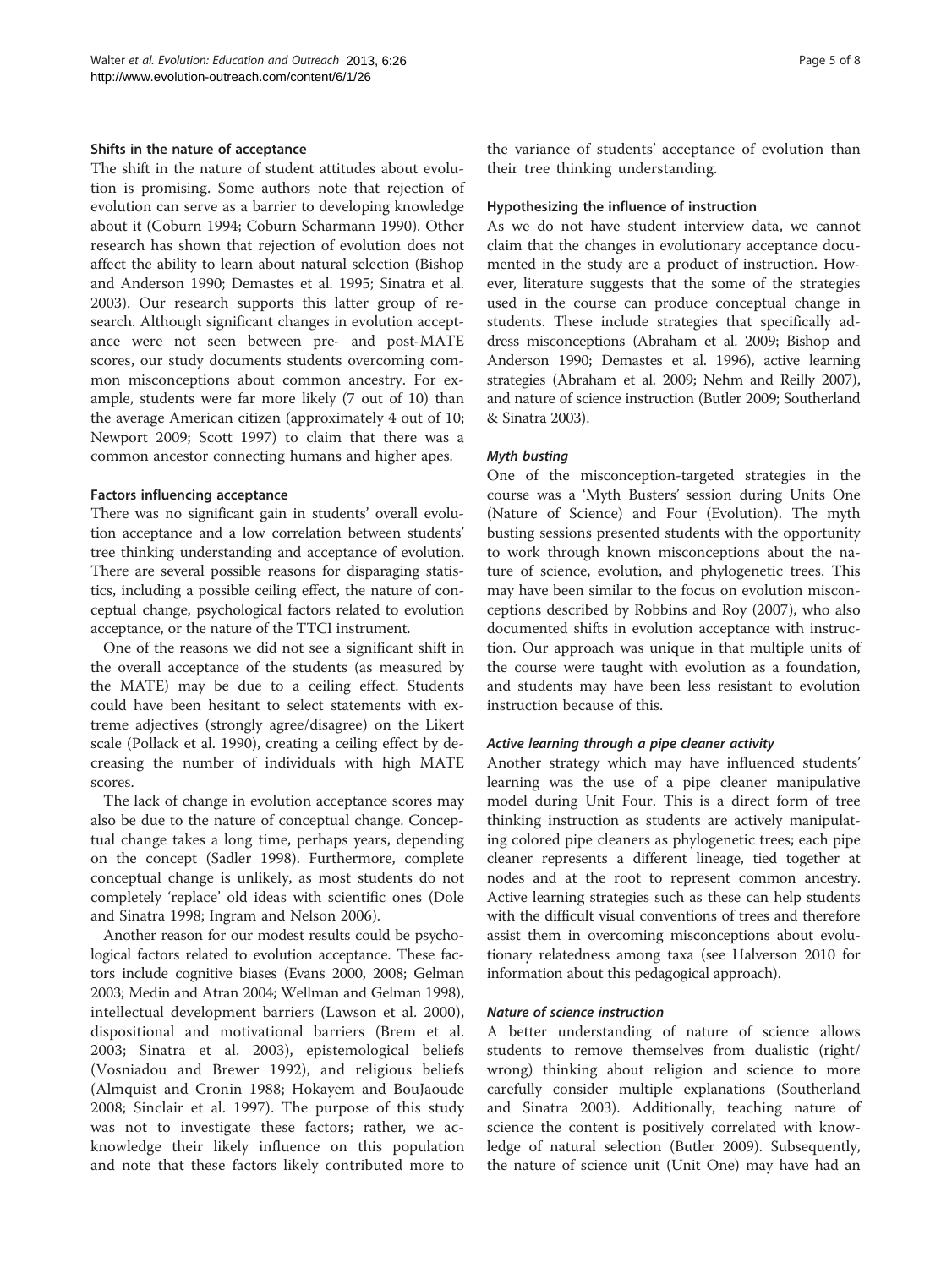<span id="page-5-0"></span>influence on students' evolution acceptance and knowledge of phylogenetic trees. Although nature of science was reintroduced in the evolution unit, we consider nature of science instruction separate from our 'tree thinking' approach to teaching evolution, and therefore separate its potential influence on factors examined in this study.

### Other influences of instruction

It is possible that the design of the course itself may have negatively contributed to the correlations between acceptance and tree thinking and/or contributed to the lack of significant gains in overall evolution acceptance. Without participant interviews, it is difficult to determine if students actively related their knowledge of phylogenetic trees to their personal acceptance of evolution. We therefore reserve judgment in this capacity. Instead, we recommend that future studies take a mixed methods approach to document both the extent of the instructional influence on student outcomes and how and why instruction was influential from the perspective of the students.

# Conclusions

This study found that tree thinking instruction may improve evolution acceptance among non-science majors. In this section, we consider specific implications for how these results may influence post-secondary biology instruction and future science education research.

# For college biology instructors

We saw significant differences in beliefs about common ancestry after instruction focused on (a) how to interpret phylogenetic trees and (b) how trees depicted common ancestry. These shifts in belief support the inclusion of macroevolutionary concepts in the general education biology course (Catley [2006](#page-6-0)). We therefore recommend that instructors of general education biology courses consider using phylogenetic trees to introduce evolution, explore evolutionary relationships, and to describe speciation/modification events. This approach should include a focus on misconceptions about evolution (especially common ancestry) and a discussion of the nature of science as related to evolution. As instructors teach students about phylogenetic trees, we also recommend the use of physical models, such as manipulative trees made of pipe cleaners (Halverson [2010\)](#page-6-0), to help students overcome misconceptions about relatedness of taxa.

#### For future research

Due to the small and quantitative nature of this study, our next step is to expand the dataset to include data from subsequent semesters. Interviews with students should also be included to determine the influence of specific forms of instruction on students' ideas about phylogenetic trees and evolution acceptance.

A better instrument to measure understanding of phylogenetic trees should be developed. The original development of the TTCI did not include a factor analysis, and so the instrument may be redundant or have subcomponents worth reorganizing. We addressed content validity by using only the portion of the instrument deemed accurate by our two content experts but did not make note of the incorrect use of terms (for example, the paraphyletic term 'ape') until after the test had been administered. Although the revised instrument remains imperfect, since the psychometrics were good, the TTCI gives a broad (and the only available measure) for measuring knowledge of phylogenetic trees.

As a side note, we question whether the TTCI assesses content at a level appropriate for non-science majors. It is not surprising that this population performs well below experts, but it forces us to question what tree thinking skills one would expect for scientifically literate individuals (that is, what skills are needed to interpret the phylogenetic trees presented in lay media?). Researchers and instructors should work together to build an appropriate tree thinking diagnostic test by considering the known misconceptions about tree thinking (see Gregory [2008](#page-6-0)) through the lens of tree thinking literacy for the average educated individual.

Our final consideration for future research relates our work to research in intellectual development and evolution learning (for example, Lawson et al. [2000](#page-6-0); Lawson and Thompson [1988](#page-6-0); Southerland and Sinatra [2003](#page-7-0), [2005](#page-7-0); Southerland et al. [2001](#page-7-0)). Acceptance of evolution as a valid explanation of the natural world requires multiplistic epistemology (Perry [1970](#page-7-0)) for individuals who are strongly religious (that is, these individuals must have the ability to recognize the validity of multiple viewpoints). Most students enter college with dualistic epistemologies and therefore view the world as right or wrong (Pascarella and Terenzini [2005\)](#page-7-0). Although students usually reach a level of multiplistic epistemology by the time they graduate (Pascarella and Terenzini [2005](#page-7-0)), general education courses are often completed during freshman and sophomore year. A future step in research would be to investigate evolution acceptance and ability to interpret phylogenetic trees as related to epistemological development among religious students in general education course settings.

# Additional file

[Additional file 1](ADDITIONAL_FILE_1): Appendix A. Modified Tree Thinking Concept Inventory (TTCI). **Appendix B** Nature of Acceptance (NOA) questions.

#### Competing interests

The authors declare that they have no competing interests.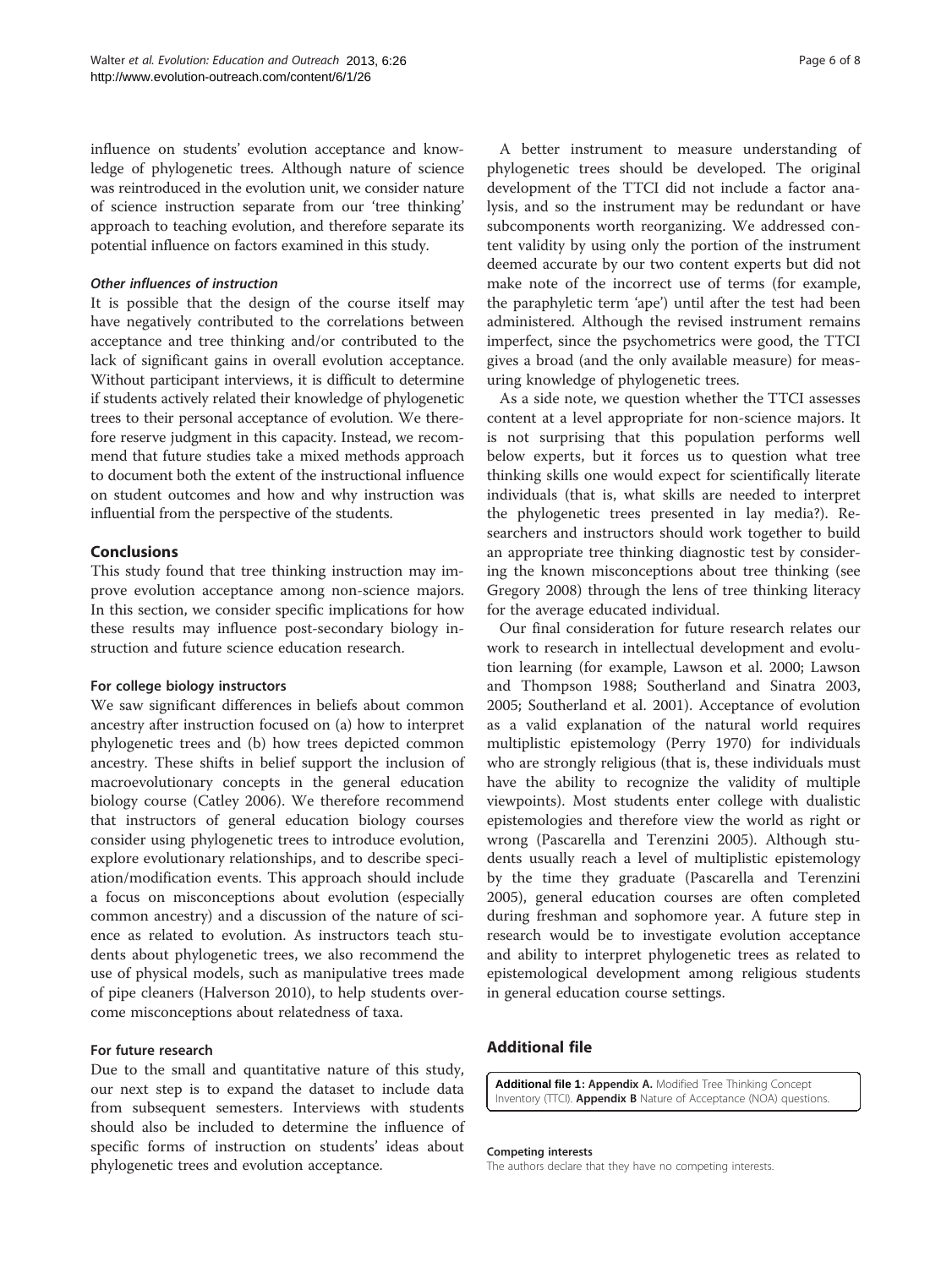#### <span id="page-6-0"></span>Authors' contributions

EW brought knowledge of the evolution education literature, interpreted results as related to the literature, and wrote the majority of the manuscript. KH was the instructor of the course, designed the nature of acceptance questions, served as a phylogenetics content expert, and provided expertise in the tree thinking education literature. CB provided data analysis and wrote the methods section. All authors read and approved the final manuscript.

#### Author details

<sup>1</sup>Western Michigan University, 1903 W. Michigan Avenue, Kalamazoo, MI 49008-3530, USA. <sup>2</sup>Department of Biological Sciences, 118 College Drive, Box #5018, Hattiesburg, MS 39406, USA.

#### Received: 14 August 2013 Accepted: 14 August 2013 Published: 09 Sep 2013

#### References

- Abraham, JK, Meir, E, Perry, J, Herron, JC, Maruca, S, & Stal, D. (2009). Addressing undergraduate student misconceptions about natural selection with an interactive simulated laboratory. Evolution: Education and Outreach, 2, 393–404.
- Almquist, AJ, & Cronin, JE. (1988). Fact, fancy and myth on human evolution. Current Anthropology, 29, 520–529.
- Alters, BT, & Alters, SM. (2001). Defending evolution: A guide to the creation/ evolution controversy. Sudburg, MA: Jones and Bartlett Publishers.
- American Association for the Advancement of Science (AAAS). (1993). Benchmarks for science literacy: A Project 2061 report. New York, NY: Oxford University Press.
- American Association for the Advancement of Science (AAAS). (2011). Vision and change in undergraduate biology education: A call to action. Washington, DC: AAAS.
- Anderson, DL, Fisher, KM, & Norman, GL. (2002). Development and evaluation of the conceptual inventory of natural selection. Journal of Research in Science Teaching, 39, 952–978.
- Asterhan, CSC, & Schwarz, BB. (2007). The effects of monological and dialogical argumentation on concept learning in evolutionary theory. Journal of Educational Psychology, 99, 626–639.
- Baum, DA, & Smith, SD. (2012). Tree thinking: An introduction to phylogenetic biology. Greenwood Village, CO: Roberts and Company Publishers.
- Baum, DA, DeWitt-Smith, S, & Donovan, SSS. (2005). The tree-thinking challenge. Science, 310, 979–980.
- Bishop, BA, & Anderson, CW. (1990). Student conceptions of natural selection and its role in evolution. Journal of Research in Science Teaching, 27, 415–427.
- Brem, SK, Ramsey, M, & Schindel, J. (2003). Perceived consequences of evolution: College students perceive negative personal and social impact in evolutionary theory. Science Education, 87, 181–206.
- Butler, W. (2009). Does the nature of science influence college students' learning of biological evolution? (PhD dissertation). Tallahassee, FL: Florida State University.
- Bybee, RW. (1997). Achieving scientific literacy: From purpose to practices. Portsmouth, NH: Heinemann.
- Campbell, NA, & Reece, JB. (2005). Biology (7th ed.). San Francisco, CA: Pearson Benjamin Cummings.
- Catley, KM. (2006). Darwin's missing link A novel paradigm for evolution education. Science Education, 90, 767–783.
- Coburn, WW. (1994). Belief, understanding, and the teaching of evolution. Journal of Research in Science Teaching, 31, 583–590.
- Demastes, SS, Settlage, J, & Good, RG. (1995). Students' conceptions of natural selection and its role in evolution: cases of replication and comparison. Journal of Research in Science Teaching, 32, 535–550.
- Demastes, SS, Good, RG, & Peebles, P. (1996). Students' conceptual ecologies and the process of conceptual change in evolution. Science Education, 79, 637–666.
- Dole, JA, & Sinatra, GM. (1998). Reconceptualizing change in the cognitive construction of knowledge. Educational Psychologist, 33, 109–128.
- Downie, JR, & Barron, NJ. (2000). Evolution and religion: attitudes of Scottish first year biology and medical students to the teaching of evolutionary biology. Journal of Biological Education, 34, 139–146.
- Evans, EM. (2000). The emergence of beliefs about origins of species in schoolage children. Merrill-Palmer Quarterly: A Journal of Developmental Psychology, 46, 221–254.
- Evans, EM. (2008). Conceptual change and evolutionary biology: A developmental analysis. In S. Vosniadou (Ed.), International handbook of research on conceptual change (pp. 263–295). New York, NY: Routledge.
- Gelman, SA. (2003). The essential child: Origins of essentialism in everyday thought. Oxford: Oxford University Press.
- Gregory, RT. (2008). Understanding evolutionary trees. Evolution: Education and Outreach, 1, 121–137.
- Halverson, KL. (2010). Using pipe cleaners to bring the tree of life to life. The American Biology Teacher, 72, 223–224.
- Halverson, KL. (2011). Improving tree-thinking one learnable skill at a time. Evolution: Education and Outreach, 4, 95–106.
- Halverson, KL, Pires, CJ, & Abell, SK. (2011). Exploring the complexity of tree thinking expertise in an undergraduate systematics course. Science Education, 95, 794–823.
- Hokayem, H, & BouJaoude, S. (2008). College students' perceptions of the theory of evolution. Journal of Research in Science Teaching, 45, 395–419.
- Ingram, E, & Nelson, C. (2006). Relationship between achievement and students' acceptance of evolution or creation in an upper-level evolution course. Journal of Research in Science Teaching, 43, 7–24.
- Jensen, MS, & Finley, FN. (1996). Changes in students' understandings of evolution resulting from different curricular and instructional strategies. Journal of Research in Science Teaching, 33, 879–900.
- Kagan, DM. (1992). Implications of research on teacher belief. Educational Psychologist, 27, 65–90.
- Lawson, AE, & Thompson, LE. (1988). Formal reasoning ability and misconceptions concerning genetics and natural selection. Journal of Research in Science Teaching, 25, 733–746.
- Lawson, AE, & Worsnop, WA. (1992). Learning about evolution and rejecting a belief in special creation: effects of reflective reasoning skill, prior knowledge, prior belief and religious commitment. Journal of Research in Science Teaching, 29, 143–166.
- Lawson, AE, Alkhoury, S, Benford, R, Clark, BR, & Falconer, KA. (2000). What kinds of scientific concepts exist? Concept construction and intellectual development in college biology. Journal of Research in Science Teaching, 37, 996–1018.
- Lord, TR, & Marino, S. (1993). How university students view the theory of evolution. Journal of College Science Teaching, 22, 353–357.
- Lovely, EC, & Kondrick, LC. (2008). Teaching evolution: challenging religious preconceptions. Integrative and Comparative Biology, 48, 164–174.
- Medin, D, & Atran, S. (2004). The native mind: biological categorization and reasoning in development and across cultures. Psychological Review, 111, 960–983.
- Meir, E, Perry, J, Herron, JC, & Kingsolver, J. (2007). College students' misconceptions about evolutionary trees. The American Biology Teacher, 69, 71–76.
- Miller, JD, Scott, E, & Okamoto, S. (2006). Public acceptance of evolution. Science, 313, 765–766.
- Nadelson, LS, & Southerland, SA. (2010a). Development and evaluation for a measuring understanding of macroevolutionary concepts: Introducing the MUM. The Journal of Experimental Education, 78, 151–190.
- Nadelson, LS, & Southerland, SA. (2010b). Examining the interaction of acceptance and understanding: how does the relationship change with a focus on macroevolution. Evolution: Education and Outreach, 4, 82–88.
- Naegle, E. (2009). Patterns of thinking about phylogenetic trees: A study of student learning and the potential of tree-thinking to improve comprehension of biological concepts (PhD dissertation). Pocatello, ID: Idaho State University.
- National Association of Biology Teachers (NABT). (2010). Mission statement. <http://www.nabt.org/websites/institution/index.php?p=1>.
- National Research Council (NRC). (1996). National science education standards. Washington, DC: National Academy Press.
- Nehm, RH, & Reilly, L. (2007). Biology majors' knowledge and misconceptions of natural selection. BioScience, 57, 263–272.
- Nehm, RH, & Schonfeld, I. (2008). Measuring knowledge of natural selection: a comparison of the CINS, an open-response instrument, and an oral interview. Journal of Research in Science Teaching, 45, 1131–1160.
- Newport, F. (2009). On Darwin's birthday, only 4 in 10 believe in evolution. Retrieved from [http://www.gallup.com/poll/114544/Darwin-Birthday-Believe-](http://www.gallup.com/poll/114544/Darwin-Birthday-Believe-Evolution.aspx)[Evolution.aspx](http://www.gallup.com/poll/114544/Darwin-Birthday-Believe-Evolution.aspx).
- Newport, F. (2013). Mississippi maintains hold as most religious U.S. state. Gallop Politics. [http://www.gallup.com/poll/160415/mississippi-maintains-hold](http://www.gallup.com/poll/160415/mississippi-maintains-hold-religious-state.aspx)[religious-state.aspx](http://www.gallup.com/poll/160415/mississippi-maintains-hold-religious-state.aspx).